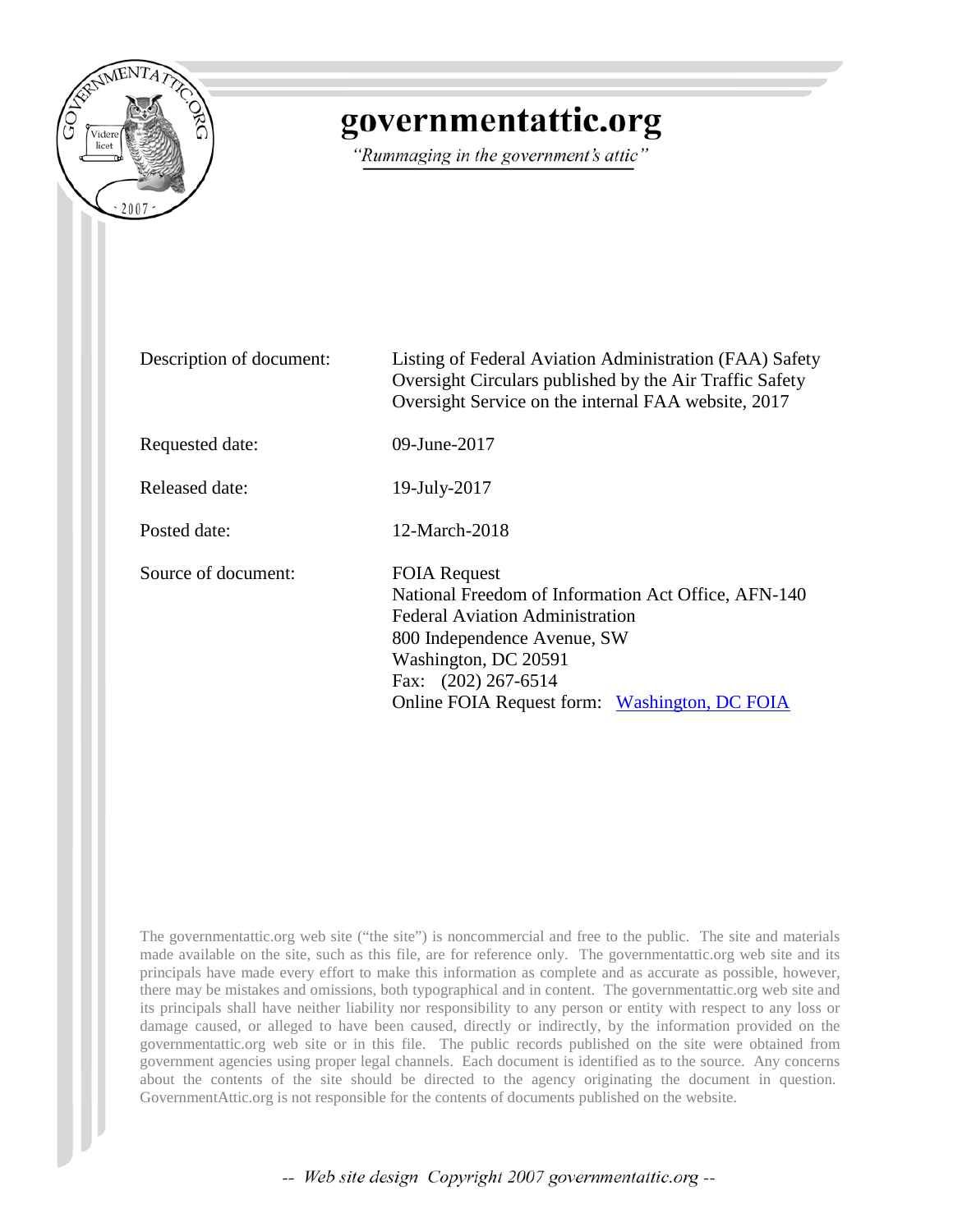

U.S. Department of Transportation **Federal Aviation Administration** 

Office of **Air** Traffic Safety Oversight Service

800 Independence Avenue, S.W. Washington, D.C. 20591

July 19, 2017

Re: Freedom of Information Act (FOIA) request 2017-007781

This letter responds to your June 9, 2017 Freedom of Information Act (FOIA) request seeking a listing of Safety Oversight Circulars published by the Air Traffic Safety Oversight Service on the internal FAA website address: https://employees.faa.gov/org/linebusiness/avs/offices/AOV.

A search was performed in Air Traffic Safety Oversight Service and enclosed is one page of records responsive to your request. No fees were incurred in processing this request.

You have the right to seek assistance from the FAA FOIA Public Liaison via phone (202-267- 7799) or email (7-A WA-ARC-FOIA@faa.gov) noting FOIA Public Liaison in the Subject.

Sincerely,

*~f)/)~* 

Julie Doherty Manager, Planning and Program Management Staff/ FOIA Coordinator Air Traffic Safety Oversight Service

Enclosure